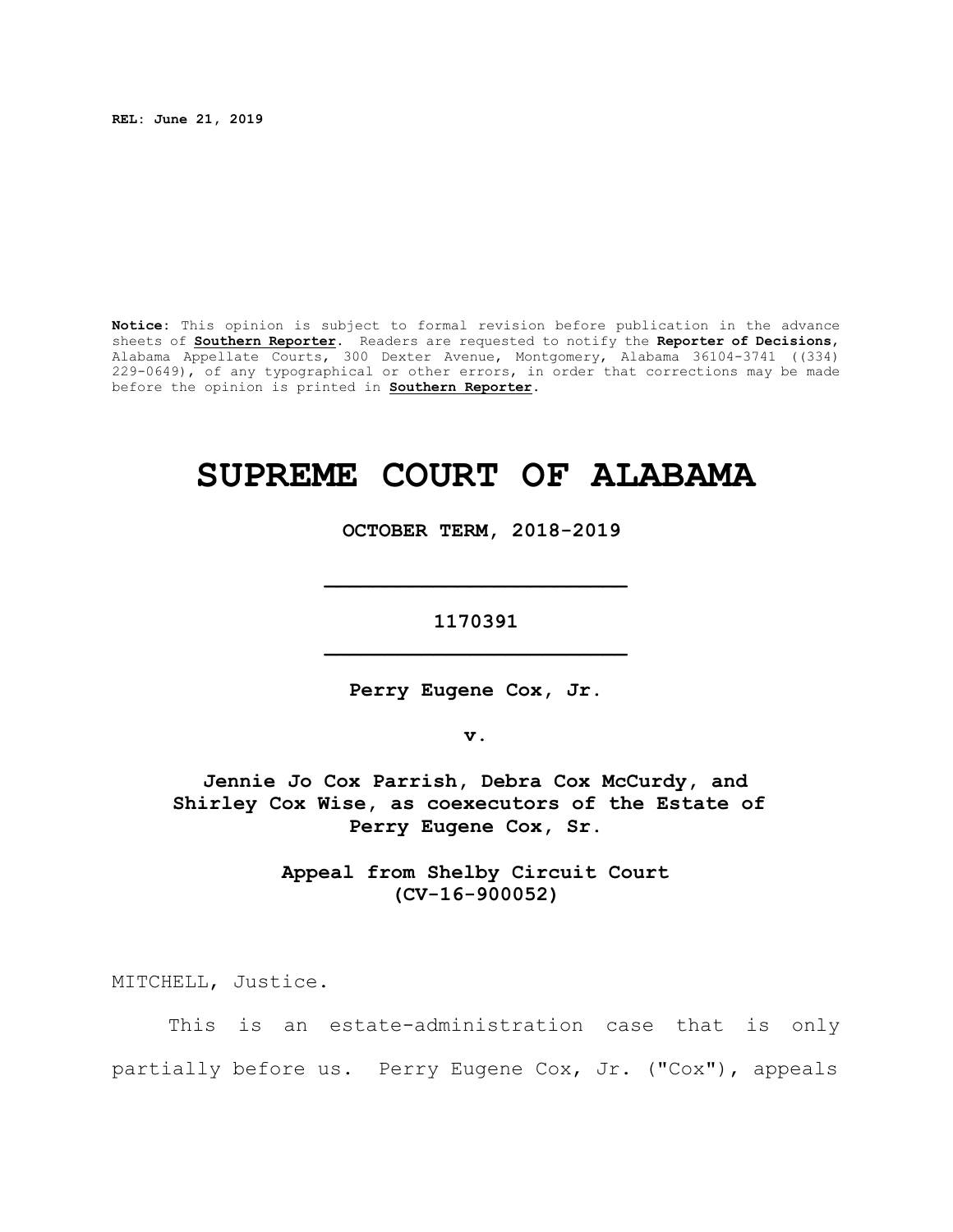a judgment made final by the Shelby Circuit Court ("the trial court") under Rule 54(b), Ala. R. Civ. P. Specifically, the trial court held that Cox's counterclaim against his sisters, Jennie Jo Cox Parrish, Debra Cox McCurdy, and Shirley Cox Wise, as coexecutors of the estate of their father, Perry Eugene Cox, Sr. ("the decedent"), was time-barred by Alabama's nonclaims statute, § 43-2-350, Ala. Code 1975 ("the nonclaims statute"). The trial court dismissed Cox's counterclaim and certified its judgment as final and appealable. Cox appealed. Because the trial court exceeded its discretion in certifying its dismissal of Cox's counterclaim under Rule 54(b), no final judgment exists and we lack jurisdiction to decide this appeal. Accordingly, we dismiss the appeal.

### Facts and Procedural History

Cox, the decedent, and Richard H. McCurdy formed Country Hills Estate, a general partnership ("the partnership"), in  $1986.<sup>1</sup>$  In doing so, the partners executed a written partnership agreement. McCurdy withdrew as a partner shortly after the partnership was formed, leaving only Cox and the

 $1$ According to the complaint, the partnership has also done business under the names "Country Hills," "Country Hills Farm," and "The Farm."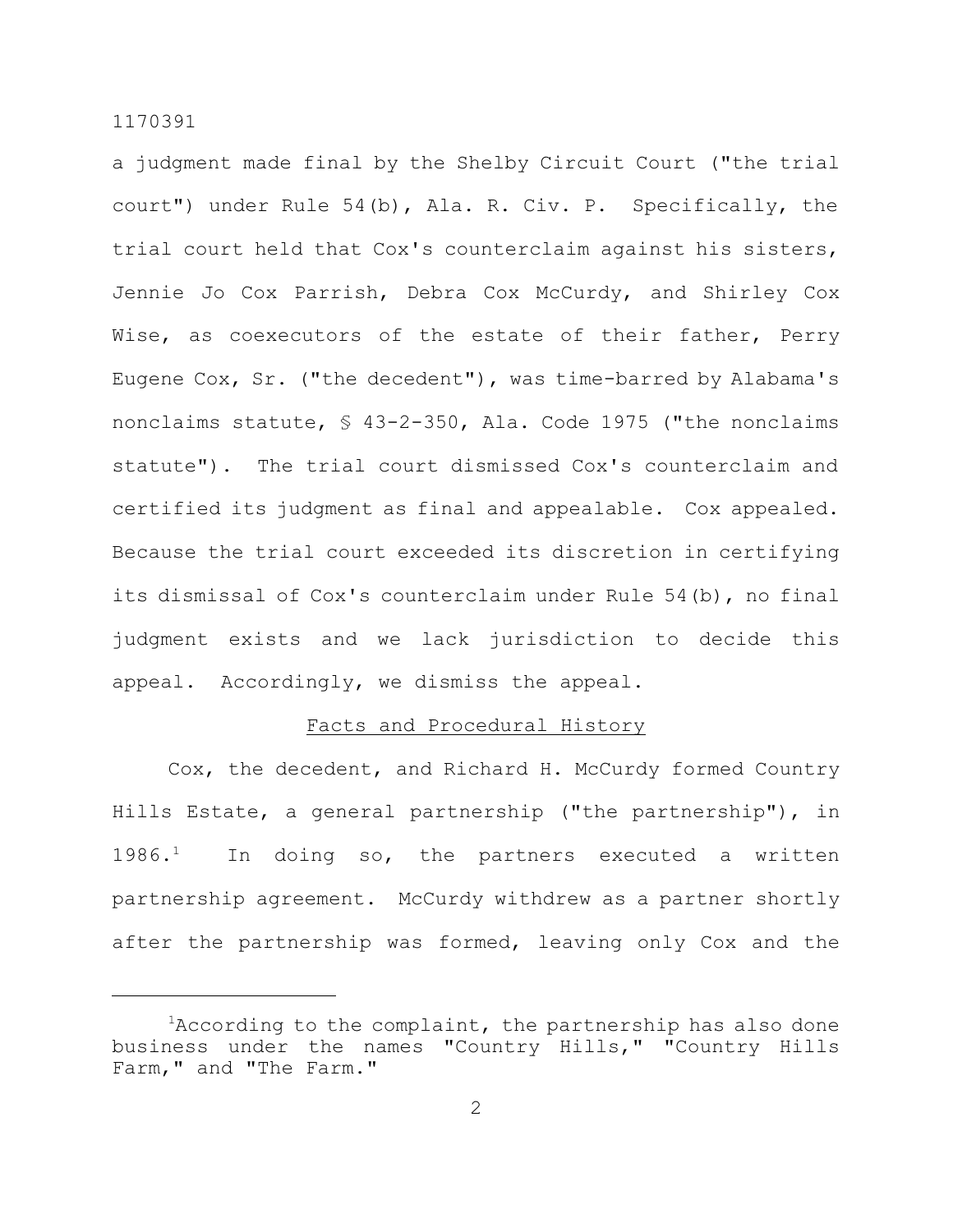decedent as partners. Although the partnership acquired various assets such as livestock, vehicles, buildings, equipment, and real property through the years, its principal asset was approximately 260 acres of real estate in Shelby County ("the farm").

The decedent died testate on March 22, 2013, and the Shelby Probate Court issued letters testamentary on April 18, 2013. On January 19, 2016, after removing the probate action to the trial court, the coexecutors of the decedent's estate sued Cox, seeking, among other things, a judgment declaring 1) that the partnership was dissolved by operation of law in 1999; 2) that the partnership agreement became void in 1999 upon the dissolution of the partnership; 3) that Cox is estopped from claiming any interest in the partnership, the farm, or any partnership assets based on positions Cox took in prior judicial proceedings; 4) that the farm is an asset of the estate, not the partnership; 5) that the estate holds title to the farm; 6) that any partnership assets remaining at the decedent's death are assets of the estate; and 7) that ownership of those assets is vested with the estate.<sup>2</sup>  $Cox$ 

 $2$ The coexecutors asserted other claims in addition to the declaratory-judgment claim. All of the coexecutors' other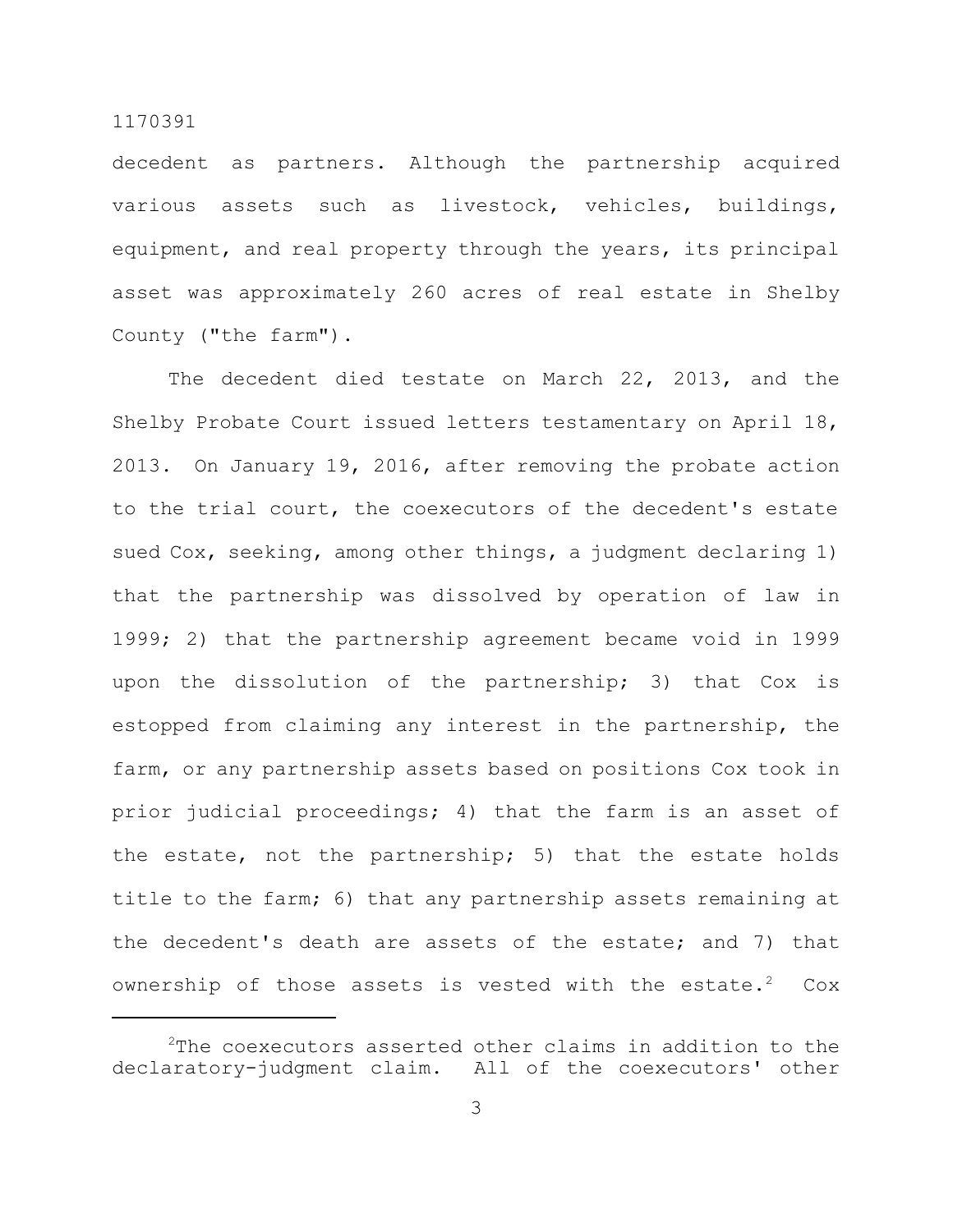answered the complaint and filed a counterclaim on February 25, 2016, asking the trial court to require the coexecutors to convey to Cox the decedent's partnership interest at book value pursuant to a buyout provision contained in the partnership agreement. The coexecutors subsequently filed a motion for a partial summary judgment on the dissolution of the partnership and the ownership of the partnership assets, including the farm.

The trial court, in ruling on the coexecutors' motion for a partial summary judgment, dismissed Cox's counterclaim, holding that the partnership was dissolved in 1999 by operation of law and that at that time the partnership agreement became void.<sup>3</sup> The trial court, however, also granted Cox leave to amend his counterclaim. On March 13, 2017, Cox filed an amended counterclaim alleging that, regardless of whether the partnership was dissolved by operation of law in 1999, the partnership was subsequently revived, or, in the alternative, a new partnership was formed

claims remain pending in the trial court.

<sup>&</sup>lt;sup>3</sup>The trial court also entered a summary judgment in favor of the coexecutors on several, but not all, of Cox's affirmative defenses.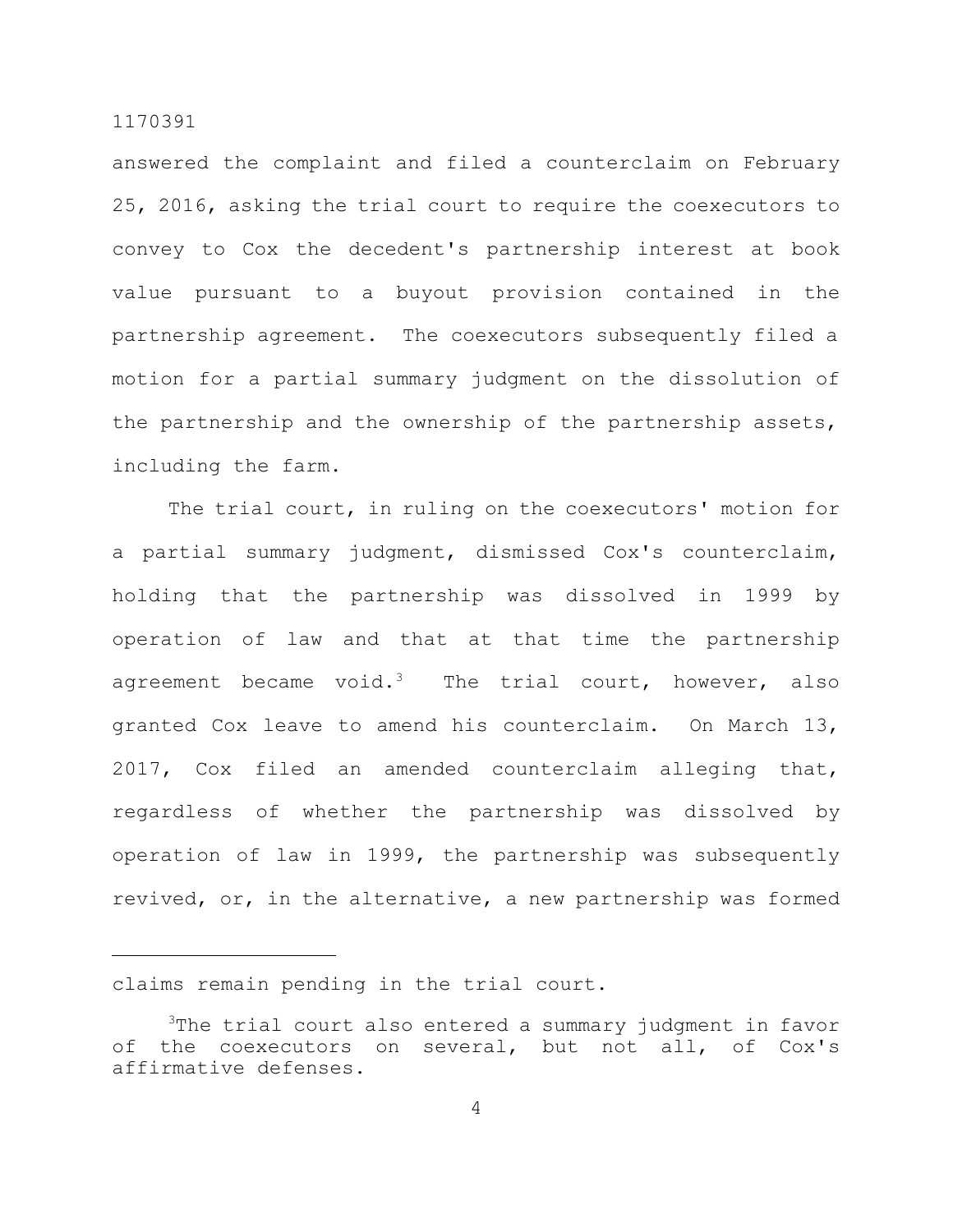between Cox and the decedent following the dissolution of the original partnership, or, in the further alternative, dissolution of the partnership had been waived by the decedent. Based on these theories, Cox asked for a judgment declaring that he was entitled to 62.5% of the assets of the purported partnership.

The coexecutors moved for a judgment on the pleadings as to Cox's amended counterclaim, arguing that the counterclaim was barred by the nonclaims statute. $4$  The trial court agreed and accordingly entered a judgment for the coexecutors as to Cox's counterclaim. In the introduction to its order granting the coexecutors' motion for a judgment on the pleadings, the trial court stated that the coexecutors were "entitled to judgment as a matter of law in their favor on" their declaratory-judgment count concerning the partnership and its assets and on their count seeking to eject Cox from the farm. The body of the order, however, discussed only whether the

 $4$ Section  $43-2-350$  (b) of the nonclaims statute, which applies to claimants other than personal representatives and their assignees or transferees, requires that "[a]ll claims against the estate of a decedent ... be presented within six months after the grant of letters, or within five months from the date of the first publication of notice, whichever is the later to occur ...."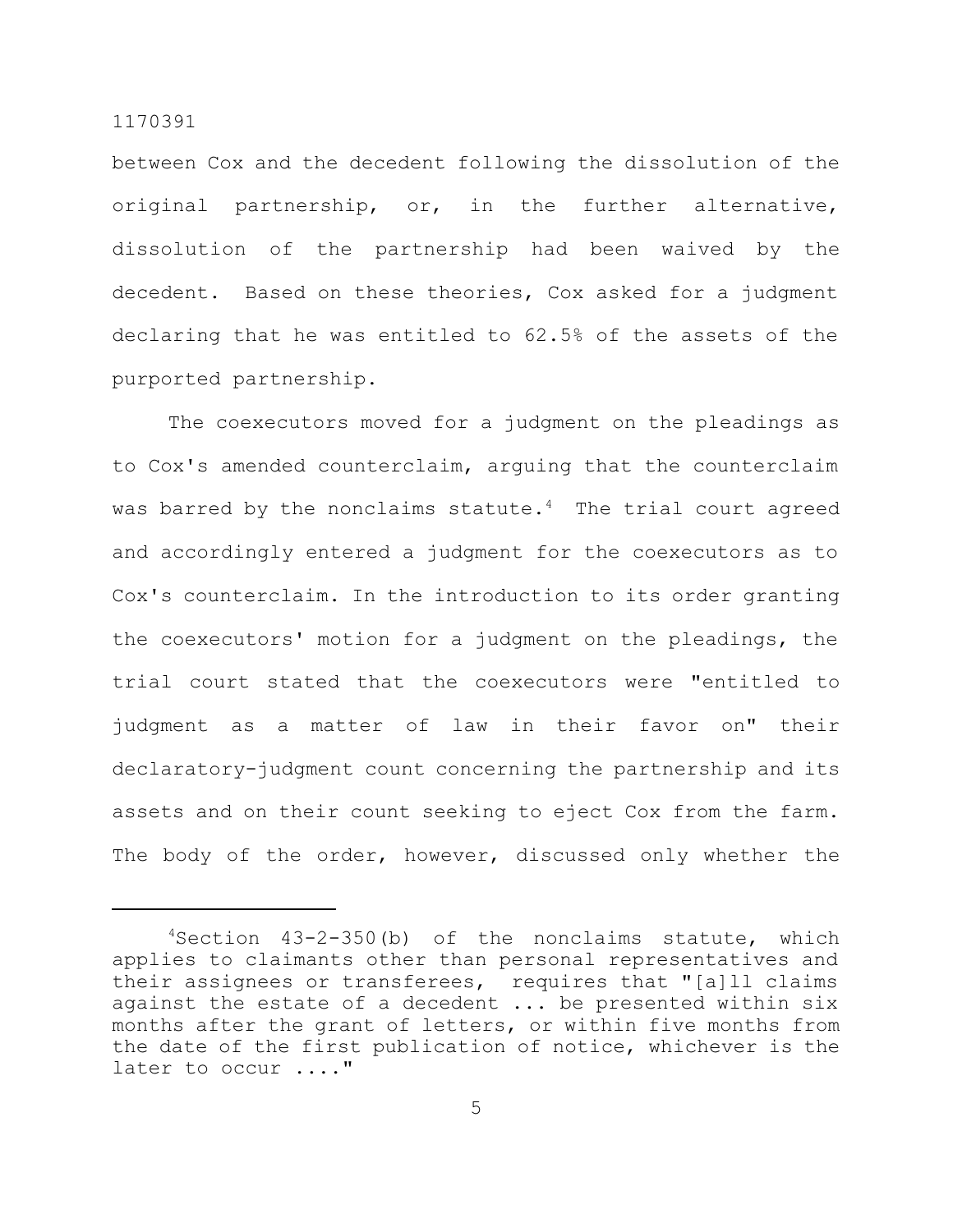nonclaims statute barred Cox's counterclaim and did not address any of the coexecutors' claims. In the conclusion of its order, the trial court, among other things: 1) granted the coexecutors' motion for a judgment on the pleadings, which requested a judgment only as to Cox's counterclaim; 2) dismissed Cox's counterclaim; and 3) certified its judgment as final under Rule 54(b). The coexecutors' declaratory-judgment claim and their additional claims remain pending in the trial court.

## Standard of Review

In Centennial Assocs. v. Guthrie, 20 So. 3d 1277, 1279 (Ala. 2009), this Court explained the appropriate standard for reviewing a Rule 54(b) certification:

"'If a trial court certifies a judgment as final pursuant to Rule 54(b), an appeal will generally lie from that judgment.' Baugus v. City of Florence, 968 So. 2d 529, 531 (Ala. 2007).

"Although the order made the basis of the Rule 54(b) certification disposes of the entire claim against Guthrie [the defendant], thus satisfying the requirements of Rule 54(b) dealing with eligibility for consideration as a final judgment, there remains the additional requirement that there be no just reason for delay. A trial court's conclusion to that effect is subject to review by this Court to determine whether the trial court exceeded its discretion in so concluding."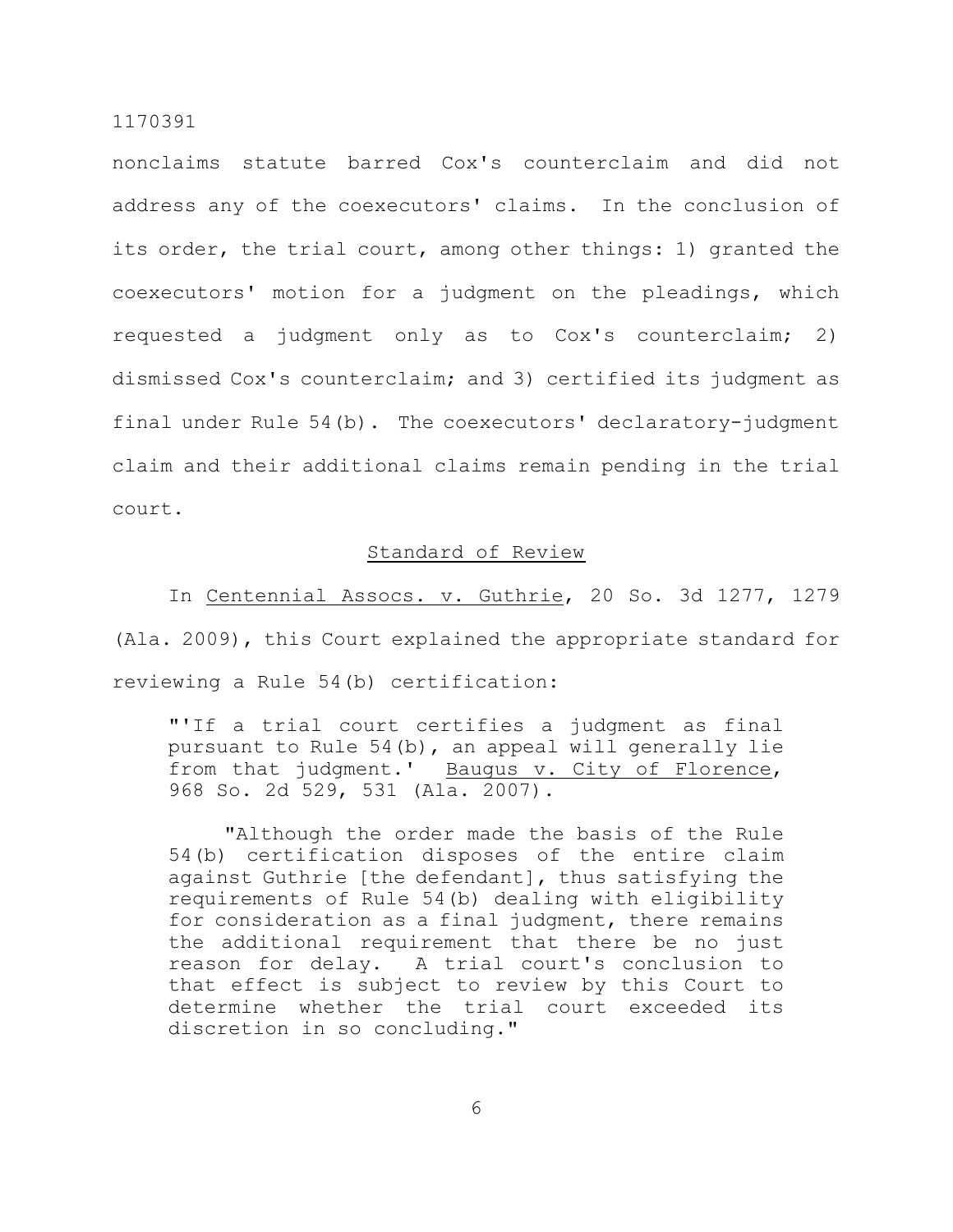## Discussion

No party contests this Court's jurisdiction to decide this appeal. This Court is not limited, however, by the parties' jurisdictional arguments or the lack thereof. See Crutcher v. Williams, 12 So. 3d 631, 635 (Ala. 2008); Reynolds v. Colonial Bank, 874 So. 2d 497, 503 (Ala. 2003). The question of whether an order or judgment is final and therefore can support an appeal is jurisdictional. Crutcher, 12 So. 3d at 636.

With few exceptions not applicable here, this Court does not have subject-matter jurisdiction to decide a case in which a final judgment has not been entered. See, e.g., Ex parte Wharfhouse Rest. & Oyster Bar, Inc., 796 So. 2d 316, 320 (Ala. 2001); Cates v. Bush, 307 So. 2d 6, 8 (Ala. 1975). A judgment is generally not final unless it disposes of all claims as to all parties. Dickerson v. Alabama State Univ., 852 So. 2d 704, 705 (Ala. 2002). Rule 54(b) creates a limited exception to this rule, stating, in relevant part:

"When more than one claim for relief is presented in an action, ... the court may direct the entry of a final judgment as to one or more but fewer than all of the claims ... only upon an express determination that there is no just reason for delay and upon an express direction for the entry of judgment."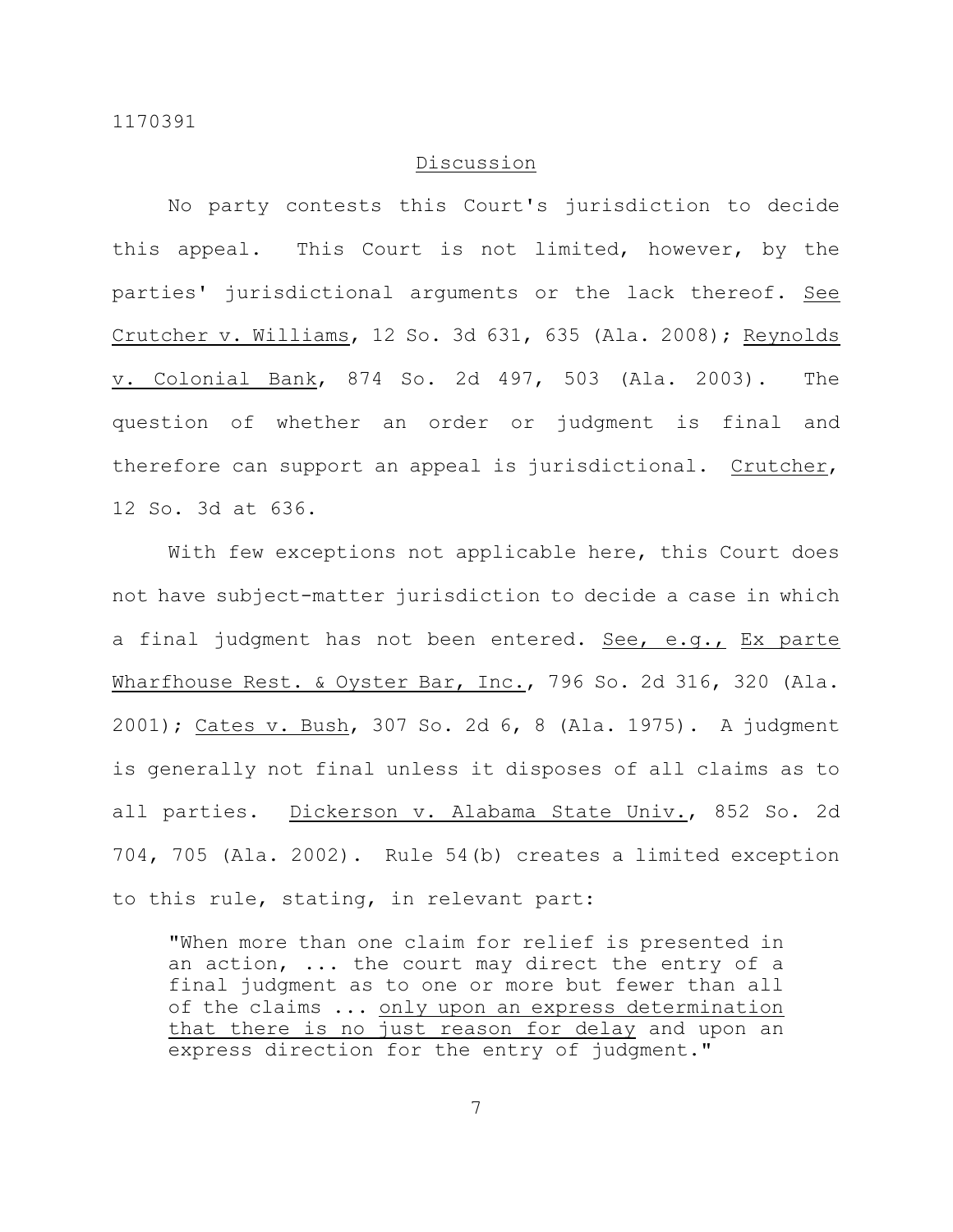(Emphasis added.)

Because this Court disfavors piecemeal appellate review, we have consistently cautioned trial courts that certifications under Rule 54(b) should be entered only in exceptional cases. See Schlarb v. Lee, 955 So. 2d 418, 419 (Ala. 2006); Dzwonkowski v. Sonitrol of Mobile, Inc., 892 So. 2d 354, 363 (Ala. 2004); State v. Lawhorn, 830 So. 2d 720, 725 (Ala. 2002); Baker v. Bennett, 644 So. 2d 901, 903 (Ala. 1994); Branch v. SouthTrust Bank of Dothan, N.A., 514 So. 2d 1373 (Ala. 1987). This Court has held that a trial court exceeds its discretion when it certifies a judgment as final pursuant to Rule 54(b) while claims remain pending before the trial court that, once decided, could render moot the necessity for appellate review of the claim on appeal. See Richardson v. Chambless, 266 So. 3d 684, 688 (Ala. 2018) (concluding that trial court exceeded its discretion by certifying a partial summary judgment as final under Rule 54(b) "because there was a '"'possibility that the need for review [of that judgment] might ... be mooted by future developments in the [trial] court'"'" (quoting Lighting Fair,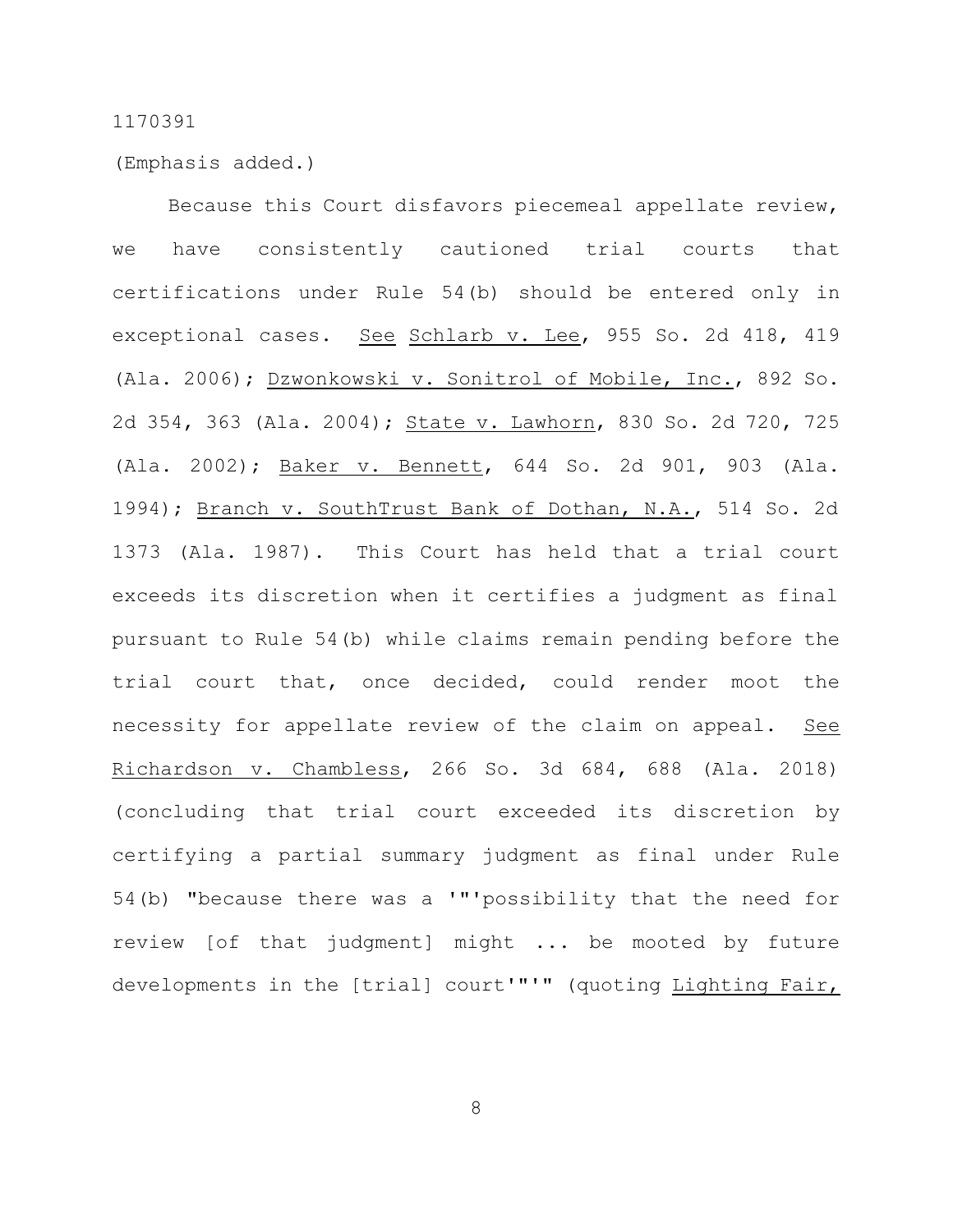Inc. v. Rosenberg, 63 So. 3d 1256, 1264 (Ala. 2010) (quoting in turn other cases) (alterations added in Richardson))).

In Richardson, a plaintiff brought a fraudulent-transfer claim against a husband and wife under the Alabama Fraudulent Transfer Act, § 8-9A-1 et seq., Ala. Code 1975 ("AFTA"), as well as related claims. 266 So. 3d at 685-86, 690 n.6. The plaintiff alleged that the husband had transferred his interest in his residence to his wife to avoid paying a judgment on separate claims pending against the husband. The trial court entered a judgment in favor of the wife on all claims against her and certified its order as final under Rule 54(b). On appeal, this Court noted that AFTA provided remedies only for creditors and that the final disposition of the plaintiff's claims against the husband could possibly deprive the plaintiff of his creditor status. 266 So. 3d at 689-90. If the plaintiff lost his creditor status, his AFTA and related claims against the wife, the judgment on which he had appealed, would be mooted. Id. "That possibility, coupled with the disfavor with which this court views Rule 54(b) certifications," led the Court to dismiss the appeal.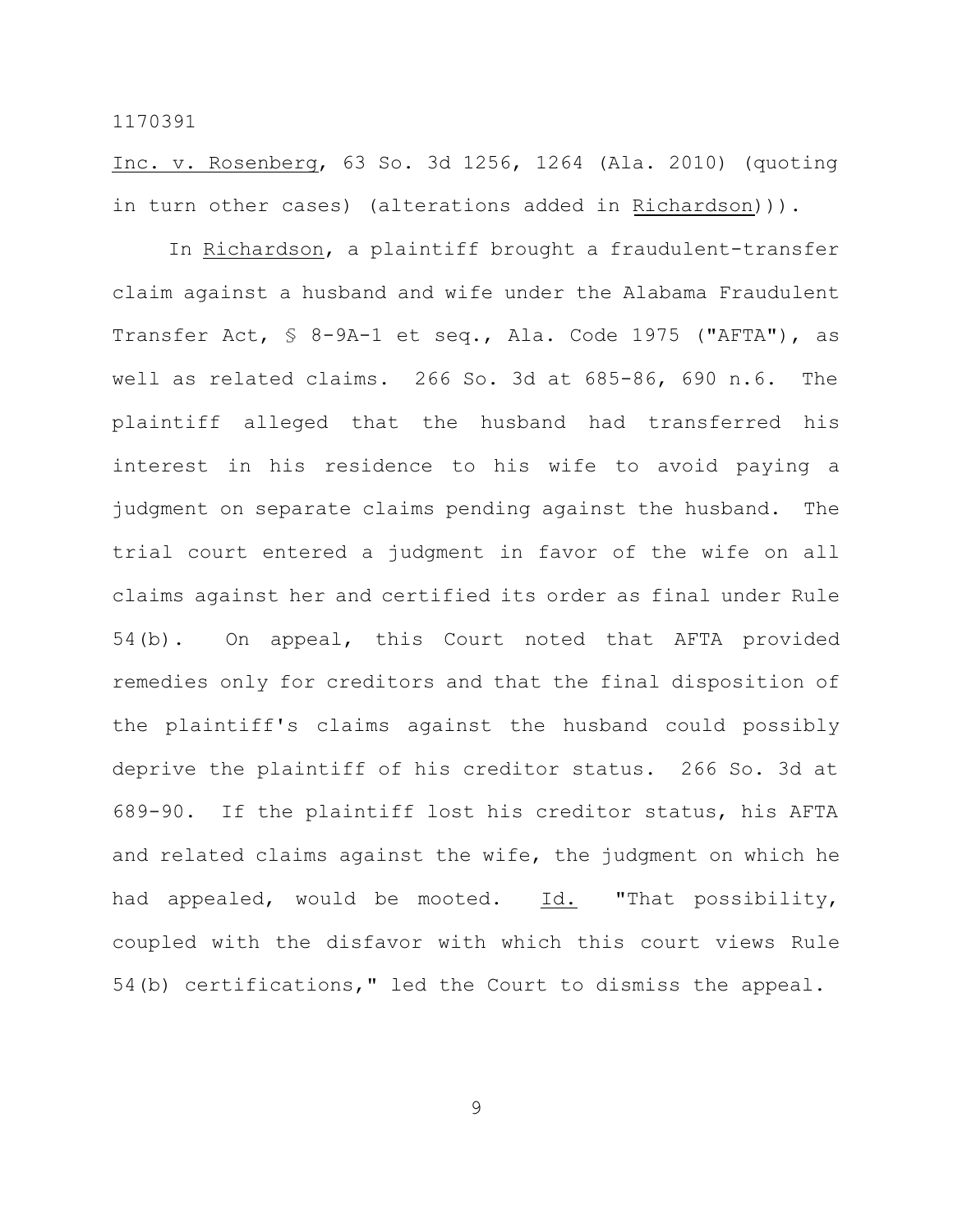In Lighting Fair, materialmen plaintiffs sued a construction company, a bank, and homeowners in connection with a failure to pay for home-construction materials. 63 So. 3d at 1260. The homeowners thereafter brought cross-claims against the construction company and the bank. In accordance with an arbitration provision contained in the construction agreement, the trial court ordered the homeowners' claims against the construction company to be sent to arbitration. While that court-ordered arbitration was pending, the court entered a summary judgment for the bank and the homeowners on all claims brought by the materialmen and for the bank on all claims brought by the homeowners. The court certified its judgment as final under Rule 54(b). The materialmen and the homeowners separately appealed, but this Court dismissed both appeals. Notably, this Court determined that the outcome of the pending arbitration between the homeowners and the construction company could render moot some of the claims presented by the appeals. See id. at 1265-68.<sup>5</sup> That

<sup>&</sup>lt;sup>5</sup>Some portions of the appeals in Lighting Fair were dismissed because they involved claims that were so closely intertwined with claims pending in the court-ordered arbitration that separate adjudication would pose an unreasonable risk of inconsistent results. 63 So. 3d at 1266- 67. A risk of inconsistent results constitutes an independent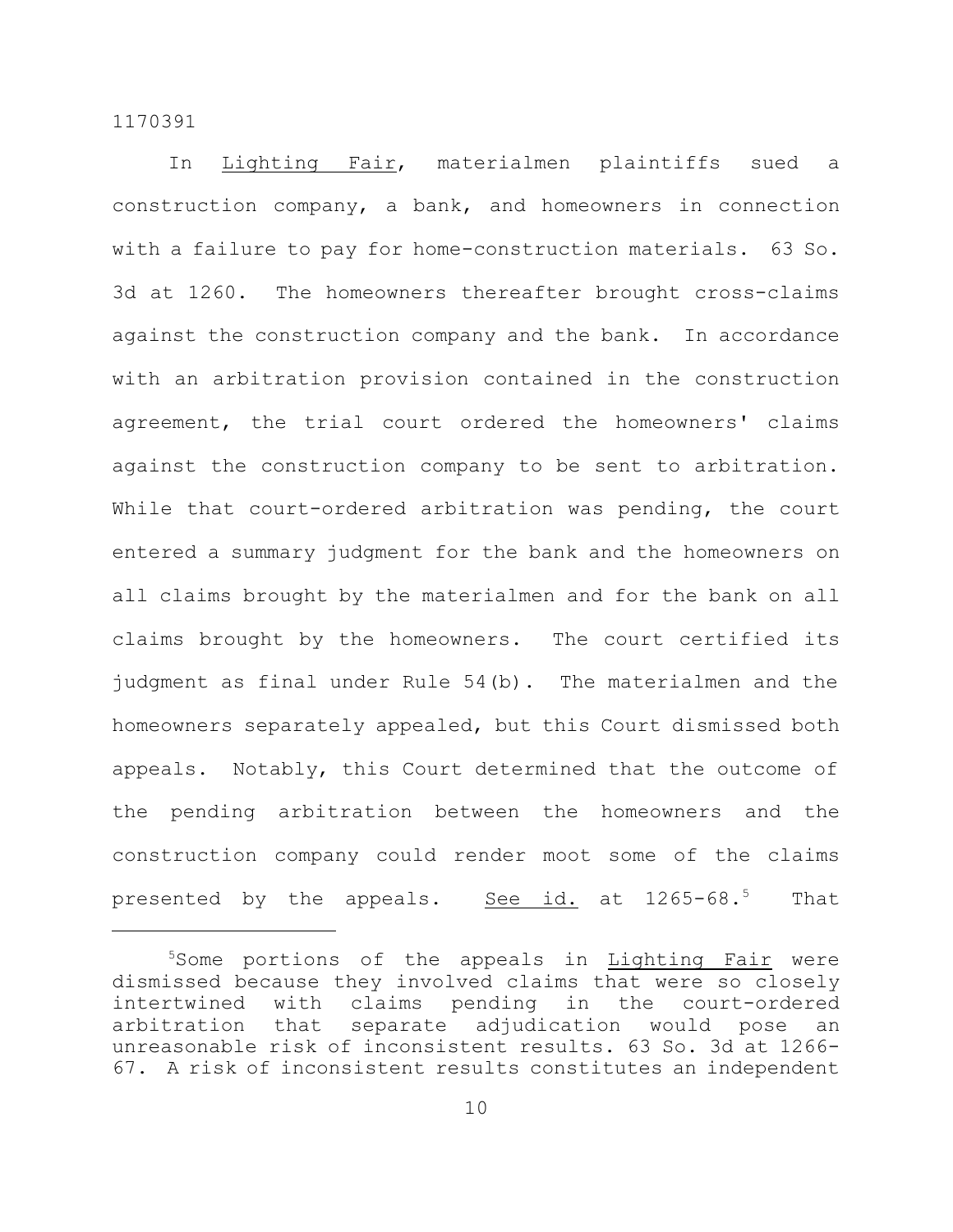determination led this Court to conclude that the trial court had exceeded its discretion in invoking Rule 54(b).

Based on the record before us, the coexecutors' pending claim for a declaratory judgment could possibly render Cox's appeal moot. The coexecutors request below that the trial court declare the farm, and all other assets at issue, to be assets of the estate. In the claim presented on appeal, Cox seeks a judgment declaring that he is entitled to 62.5% of the assets of the purported partnership. Thus, both the coexecutors' claim and Cox's counterclaim ask the trial court to determine the disposition of the decedent's assets. A resolution of either claim would likely require the trial court to determine whether the assets at issue are assets of a partnership between Cox and the decedent. Because the trial court is currently obligated to adjudicate the coexecutors' declaratory-judgment claim, it is possible that it will, in the course of doing so, necessarily resolve the issues at the

reason to conclude that a trial court exceeded its discretion in certifying a judgment as final under Rule 54(b), but that does not appear to be an issue in this appeal.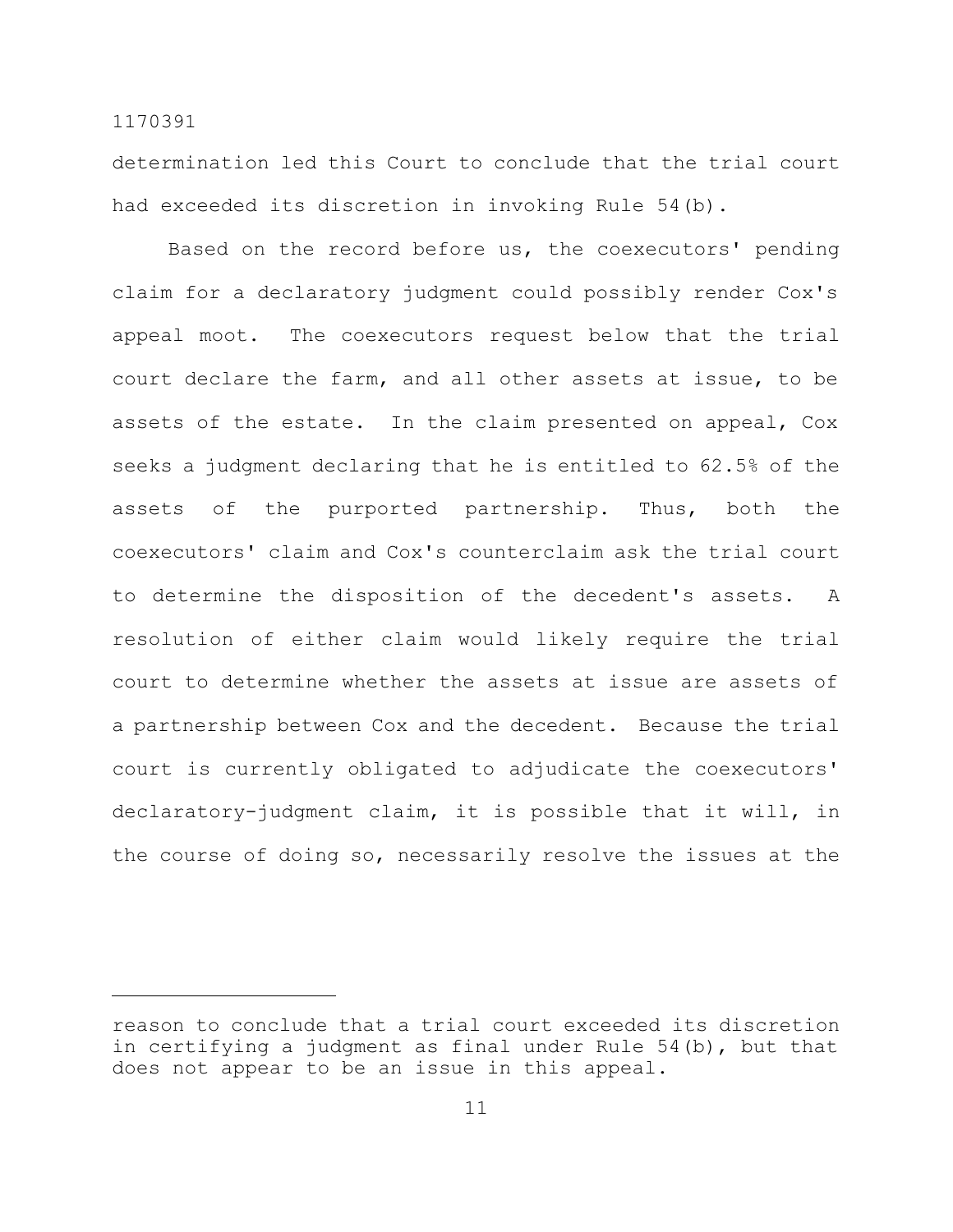heart of Cox's counterclaim.<sup>6</sup> Accordingly, Cox may have no reason to press the claim that is the subject of this appeal.

Cox, who brought this appeal, appears to agree that the trial court's resolution of the coexecutors' claim would necessarily resolve his claim as well. At a September 8, 2017, hearing on the coexecutors' motion for a judgment on the pleadings, Cox's counsel said:

"Whether [Cox's counterclaim is] a defense to [the coexecutors' declaratory-judgment claim] or whether it's couched in terms of a counterclaim the issue is the same. Who owns the property? Okay. So even if we didn't even consider the counterclaim as a defense we are saying no, no [the estate does not] own it. So either way ... the Court has got to determine -- I mean even if we didn't consider it as a counterclaim we could have said no counterclaim at all and then the Court would just have to decide who owns this property .... [T]he bottom line is ownership of this property is the matter in issue. Whether we couch it in a counterclaim or whether we just look at it as a defense to the original complaint, either way that's the issue, who owns the property."

<sup>&</sup>lt;sup>6</sup>The coexecutors' count seeking to eject Cox from the farm is also pending before the trial court. As a basis for that count, the coexecutors contend that the estate owns the farm. We recognize that a determination of who owns the farm is very closely related to Cox's request for a determination that he owns 62.5% of the assets of the purported partnership. Because the coexecutors' claim for a declaratory judgment as to all partnership assets will possibly moot the claim presented on appeal, we need not determine if resolution of the ejectment count could possibly moot Cox's claim as well.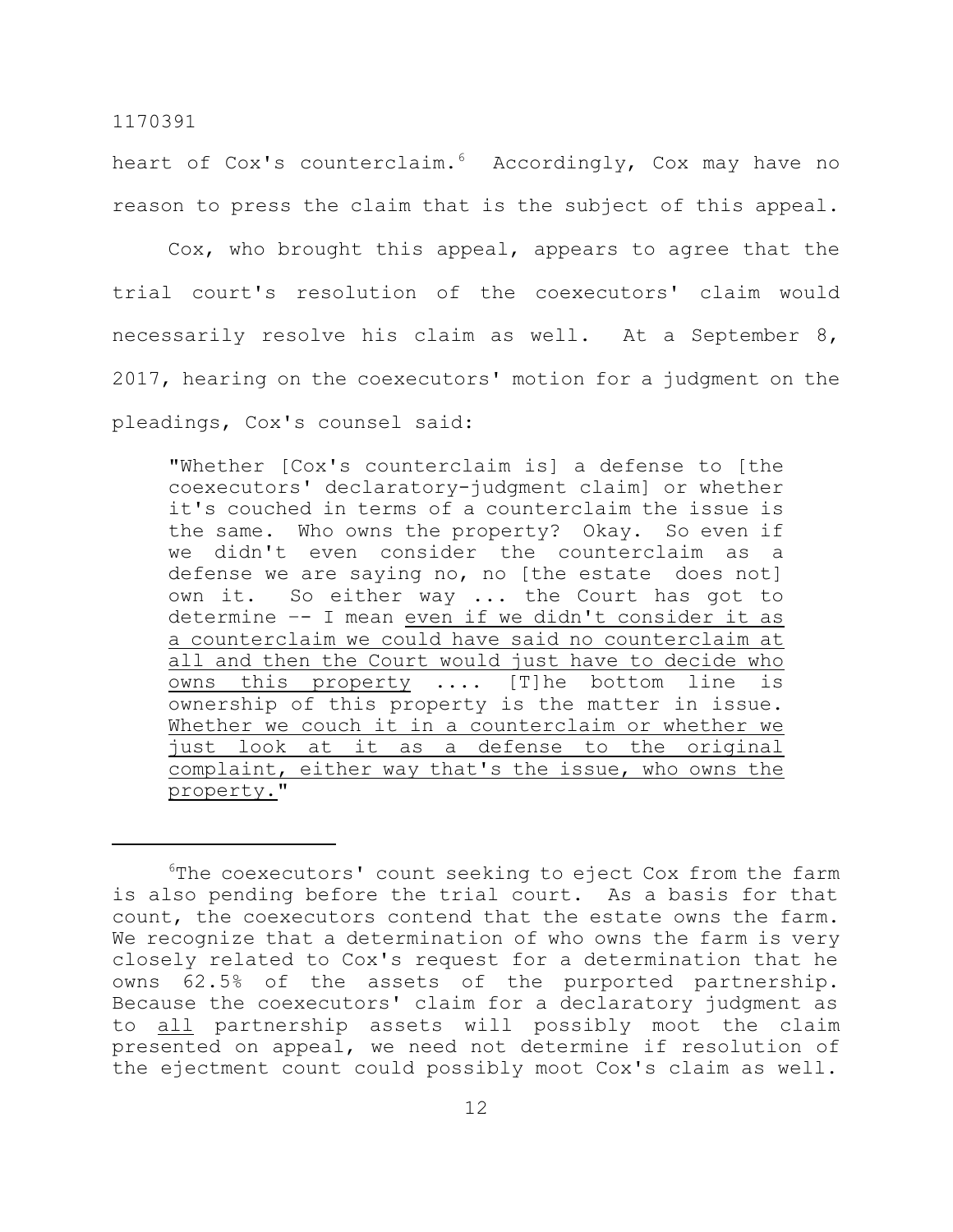(Emphasis added.) At a later hearing on October 31, 2017, Cox's counsel made the same point:

"Think about it this way, Judge, what if we didn't even have a counterclaim? They file a lawsuit to declare a partnership asset as a part of [the estate]. The burden is on them to prove that this is not a partnership asset but it is ... an estate asset. So they filed a claim –- I could just ride on my answer which denies that they have a right to claim this as an asset .... So you can ignore the counterclaim and they would still have the burden [of proof] ...."

(Emphasis added.) Additionally, in his reply brief to this Court, Cox states: "The core issue of both the [coexecutors'] initial complaint and Cox's Amended Counterclaim is essentially the same. Both sides seek to determine who has an interest in the Partnership assets." Those statements further suggest that Cox's declaratory-judgment counterclaim could just as well be litigated as a defense to the coexecutors' pending declaratory-judgment claim.<sup>7</sup> There is thus more than a mere possibility that a determination of the coexecutors'

<sup>&</sup>lt;sup>7</sup>Nothing in this opinion should be construed to disturb the trial court's partial summary judgment in favor of the coexecutors, in which it held that Cox's affirmative defenses of laches, waiver, and estoppel were insufficient against the coexecutors' claims. See note 3, supra.